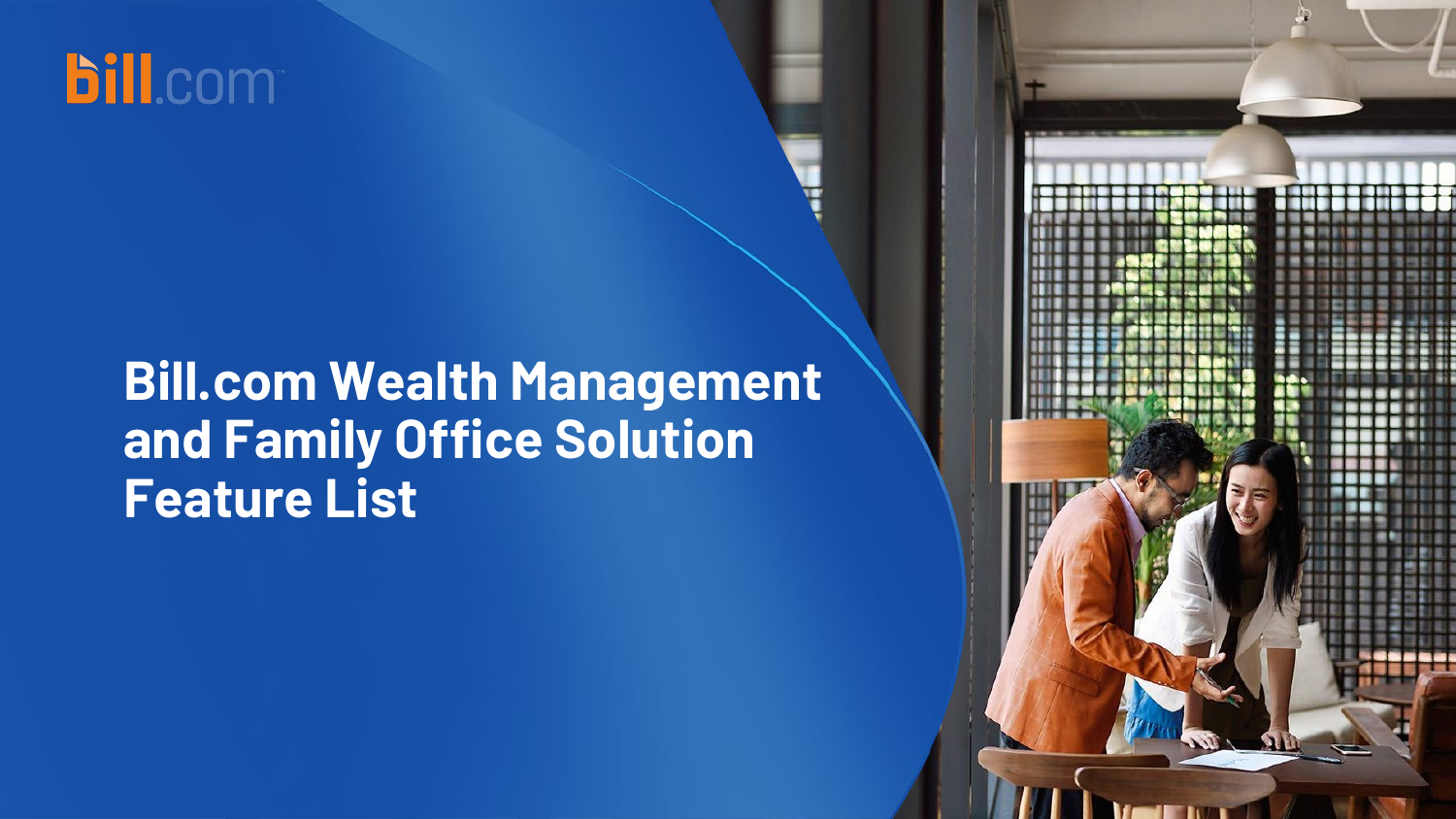

### **Bill.com is a Leader in Financial Process Automation**

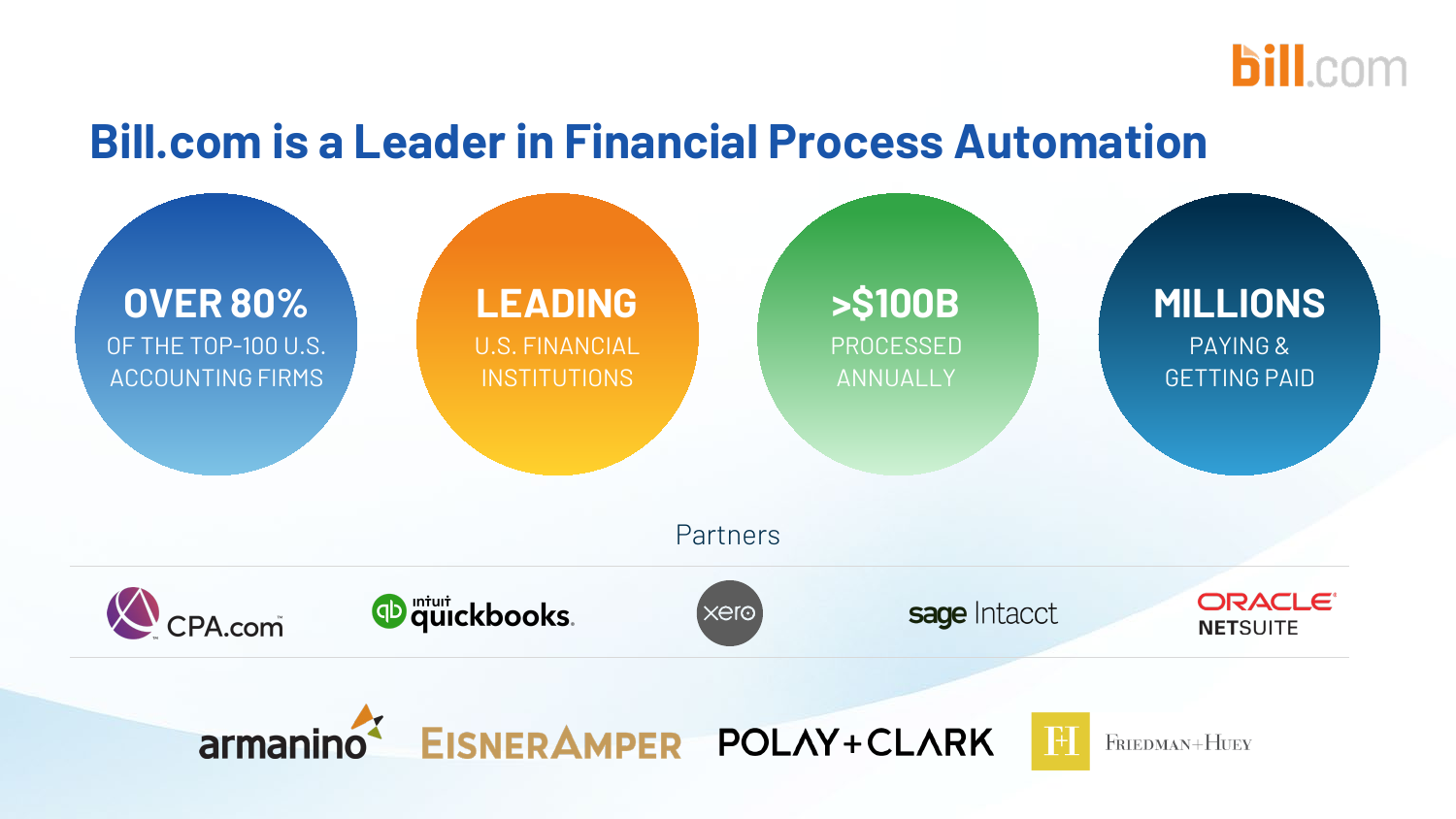

### **Today's AP Process is Inefficient**

#### **Manual work creates inefficiency and increases risk to your high-net-worth (HNW) clients**

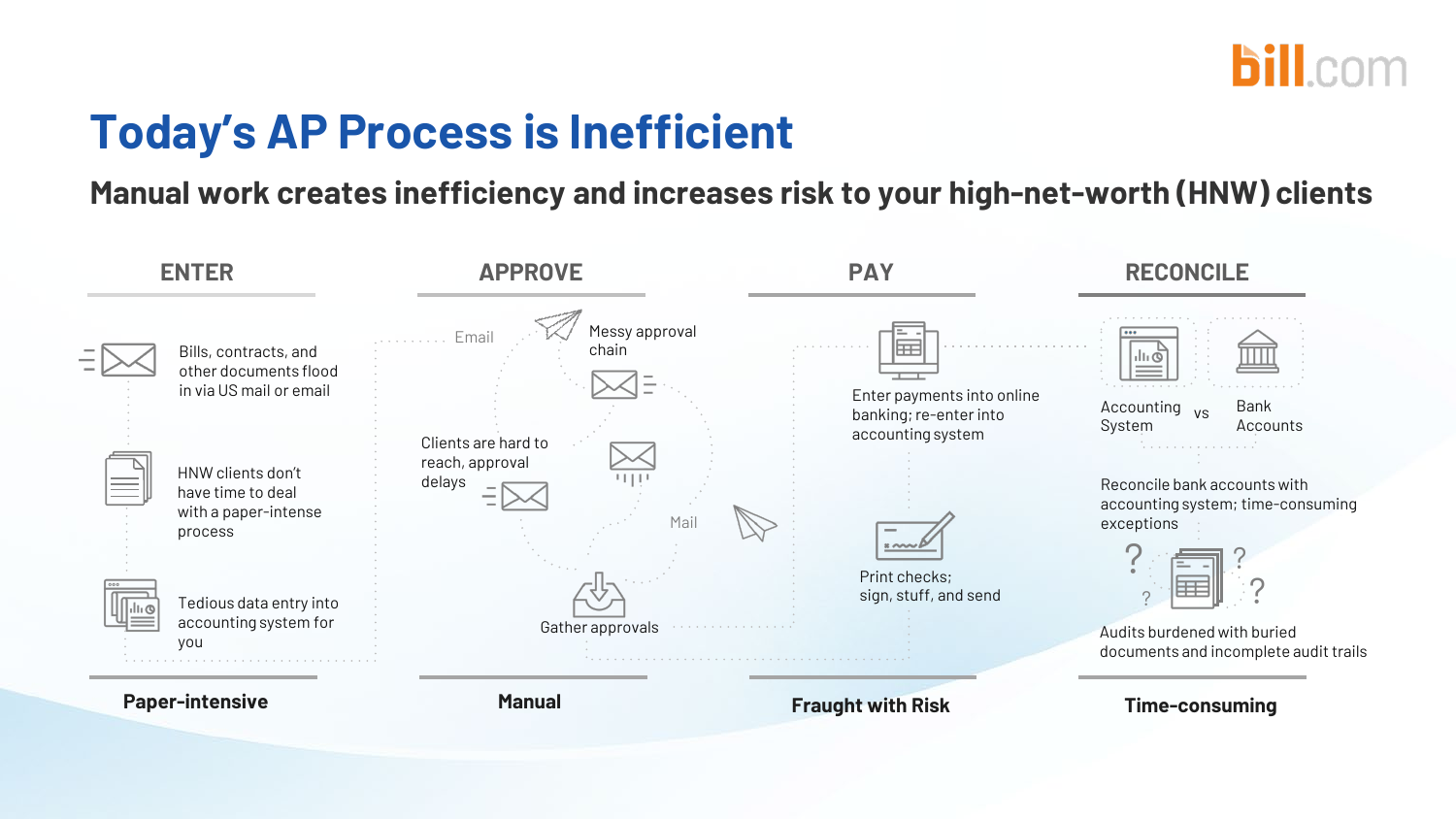

### **Bill.com Creates AP Efficiency with 4 Simple Steps**

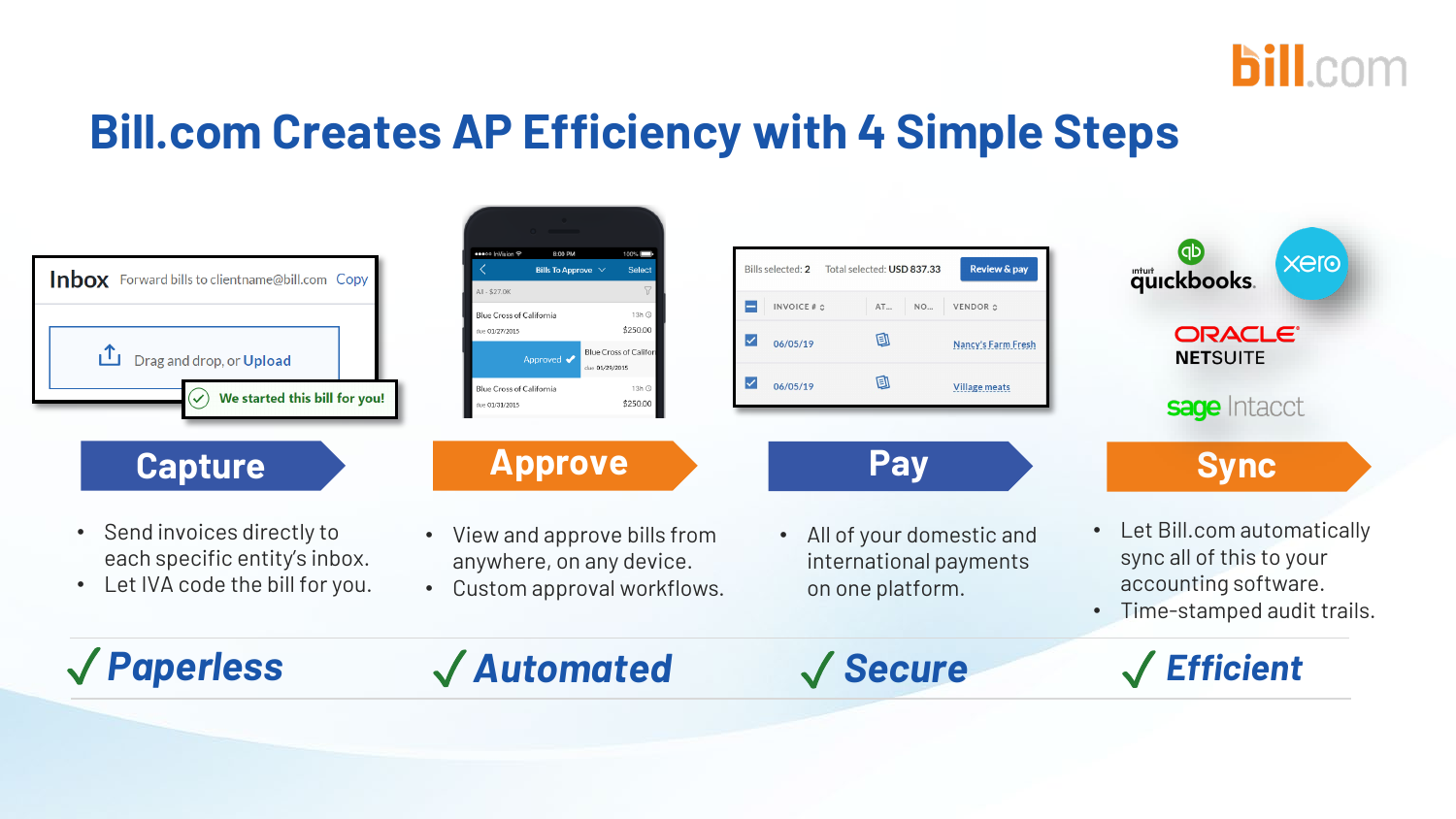

## **Wealth Management / Family Office Feature List**

|                                                                  | <b>Essential</b> | <b>Premium</b> | <b>Elite</b> |
|------------------------------------------------------------------|------------------|----------------|--------------|
| <b>PROGRAM BENEFITS</b>                                          |                  |                |              |
| <b>Client Management Console</b>                                 |                  |                |              |
| <b>Custom Approval Workflows &amp; Roles</b>                     |                  |                |              |
| <b>Unlimited Document Storage</b>                                |                  |                |              |
| Check, ACH, International Wire & Virtual Card Payment Options*** |                  |                |              |
| Sync with Quickbooks, Xero, Sage Intacct, & Oracle NetSuite      |                  |                |              |
| <b>Customer Support and Training</b>                             |                  |                |              |
| Pre-approved Accelerated Payments*                               |                  |                |              |
| Premium Customer Support Access **                               |                  |                |              |
| Premium Onboarding Setup and Ongoing Training**                  |                  |                |              |
| <b>API Access</b>                                                |                  |                |              |

\*Pre-approval is at Bill.com's sole discretion and is a requirement for pricing bundle offers \*\*Premium support bundle includes up to 20 admins (for firm inquiries only, not clients) \*\*\*International wires intended for business payments or payments made by business entities